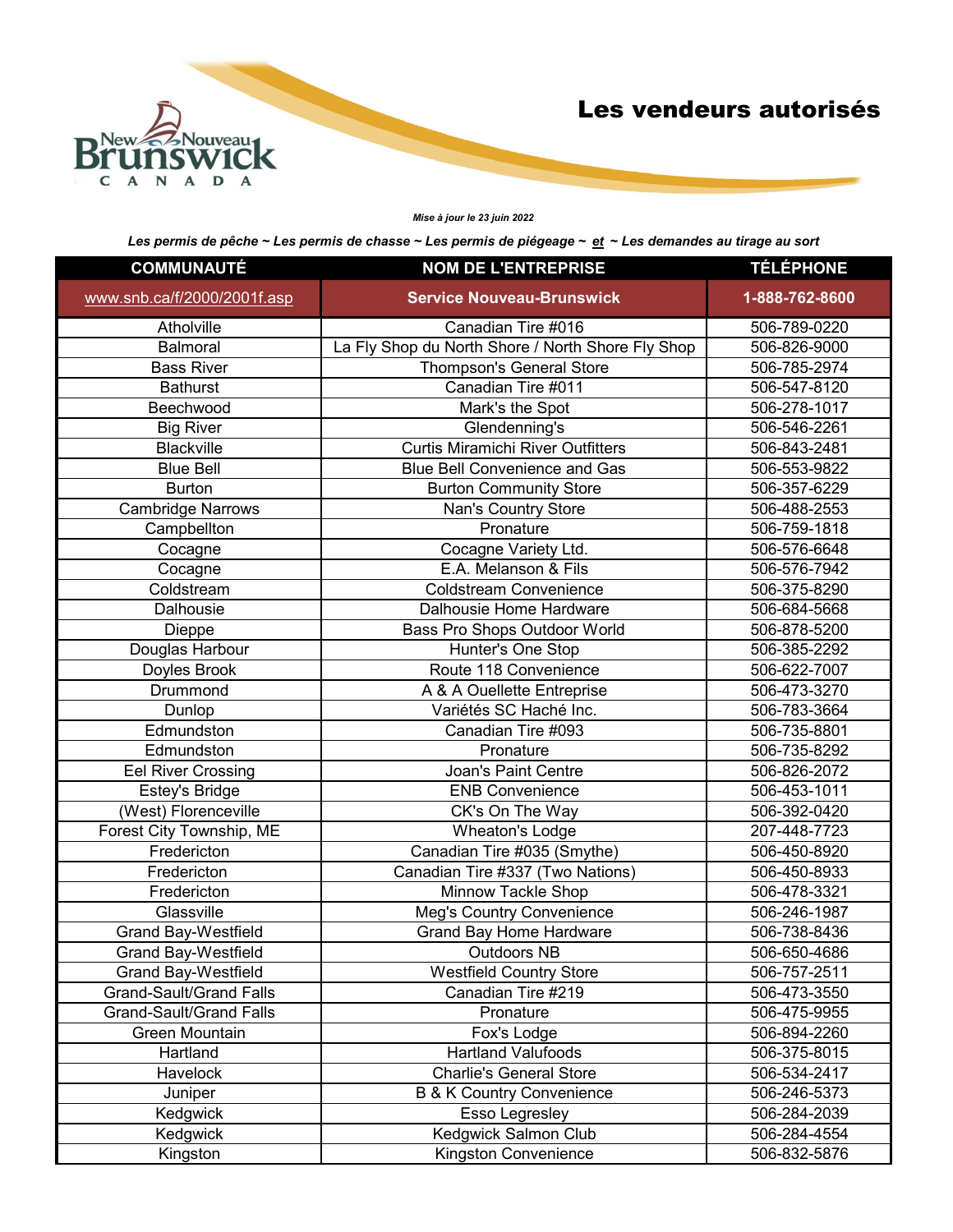

## *Mise à jour le 23 juin 2022*

| <b>COMMUNAUTÉ</b>        | <b>NOM DE L'ENTREPRISE</b>                                       | <b>TÉLÉPHONE</b> |
|--------------------------|------------------------------------------------------------------|------------------|
| Lake George              | Mad's Truck Stop                                                 | 506-363-2975     |
| Lepreau                  | Grab n Go                                                        | 506-659-2995     |
| Long Creek               | <b>Connell's Grocery</b>                                         | 506-362-2912     |
| Lutes Mountain (Moncton) | <b>Lyons Country Store</b>                                       | 506-858-1317     |
| McAdam                   | Village of McAdam                                                | 506-784-2293     |
| Midland                  | <b>Valley View Sales</b>                                         | 506-485-2343     |
| Minto                    | <b>Wayne's Meat Cutting</b>                                      | 506-327-6567     |
| Miramichi                | Pronature<br>(DÉLIVRANCE DES PERMIS TEMPORAIREMENT INDISPONIBLE) | 506-622-1818     |
| Moncton                  | Chubby's Variety                                                 | 506-857-3009     |
| Moncton                  | Canadian Tire #249                                               | 506-852-2960     |
| Nackawic                 | Ryan's Pharmacy                                                  | 506-575-8409     |
| Nackawic                 | <b>Topmar Building Supplies</b>                                  | 506-575-2261     |
| Napan                    | City Limits Convenience Store Ltd.                               | 506-625-0434     |
| Nashwaak Village         | Nashwaak G Mart<br>(FERMÉE TEMPORAIREMENT)                       | 506-472-4048     |
| <b>New Denmark</b>       | Hansen's Meatshop                                                | 506-553-2626     |
| Nigadoo                  | Magasin H. P. Haché                                              | 506-783-3737     |
| Oromocto                 | Canadian Tire #309                                               | 506-357-3304     |
| Pennfield                | A. J.'s Convenience                                              | 506-456-2077     |
| Penniac                  | <b>G8Way Convenience</b>                                         | 506-474-1587     |
| Penobsquis               | Penobsquis Corner Gas                                            | 506-433-0218     |
| Perth-Andover            | Squeaky's Convenience Store                                      | 506-273-2220     |
| Petitcodiac              | MacPherson & Stewart Hardware                                    | 506-756-2200     |
| Plaster Rock             | Mid-Town Grocery                                                 | 506-356-7124     |
| Pont-Landry              | Magasin Général Landry                                           | 506-395-2478     |
| Quispamsis               | Riverview Convenience and Gas Bar                                | 506-849-9248     |
| <b>Red Rapids</b>        | <b>Arthurette Store</b>                                          | 506-273-2322     |
| Renous                   | <b>Renous Convenience Store</b>                                  | 506-622-6561     |
| Richibucto-Village       | Club de sport                                                    | 506-523-9838     |
| <b>Riley Brook</b>       | <b>Riley Brook Store</b>                                         | 506-356-2548     |
| Riverview                | Coverdale Convenience                                            | 506-387-4777     |
| Rogersville              | Rogersville Plaza                                                | 506-775-6968     |
| Rothesay                 | Canadian Tire #476                                               | 506-848-6000     |
| Rothesay                 | <b>Village Convenience</b>                                       | 506-849-6723     |
| Sackville                | <b>Hirtle's Variety</b>                                          | 506-536-3013     |
| Sackville                | <b>Ultramar Gas Bar</b>                                          | 506-364-9013     |
| Saint John               | <b>Airport General Store</b>                                     | 506-653-9686     |
| Saint John               | Canadian Tire #254 (Westmorland)                                 | 506-634-2606     |
| Saint John               | Canadian Tire #349 (Fairville)                                   | 506-635-1710     |
| Saint John               | <b>Golden Grove Convenience Store</b>                            | 506-696-8823     |
| Saint John               | <b>Doiron Sports Excellence</b>                                  | 506-672-1288     |
| Saint-André              | Francine's Quick Mart                                            | 506-473-5653     |
| Saint-Antoine            | <b>Higho Market</b>                                              | 506-525-2312     |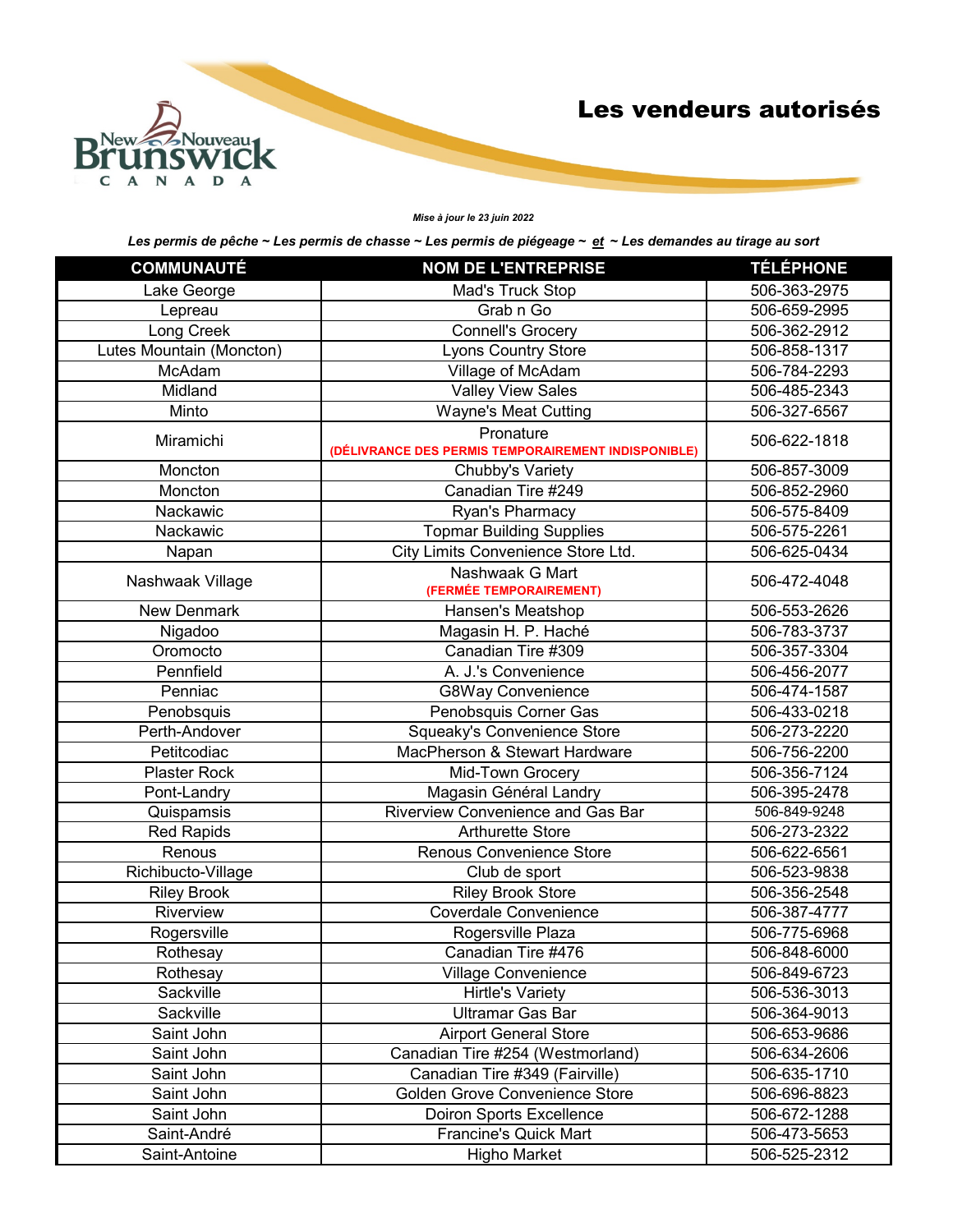

#### *Mise à jour le 23 juin 2022*

| <b>COMMUNAUTÉ</b>                 | <b>NOM DE L'ENTREPRISE</b>                        | <b>TÉLÉPHONE</b>             |
|-----------------------------------|---------------------------------------------------|------------------------------|
| Saint-Arthur                      | Dépanneur Chez Jim                                | 506-759-7931                 |
| Saint-François-de-Madawaska       | Dépanneur Monique Boulay                          | 506-992-2281                 |
| Saint-Léonard                     | Dou Sylviculture                                  | 506-423-6512                 |
| Saint-Paul-de-Kent                | <b>Hilltop Variety</b>                            | 506-955-3090                 |
| Saint-Quentin                     | Dépanneur Irving Saint-Quentin                    | 506-235-3311                 |
| Saint-Quentin                     | Thompson Passion Plein Air                        | 506-235-2762                 |
| Sainte-Louise                     | E.R.G. Variété                                    | 506-783-3743                 |
| Sainte-Marie-de-Kent              | Ste-Marie Higho                                   | 506-955-3060                 |
| Salisbury                         | The Right Stop                                    | 506-372-5276                 |
| Shediac                           | Canadian Tire #647                                | 506-533-9788                 |
| South Tetagouche                  | Last Stop Convenience                             | 506-545-6949                 |
| St. Martins                       | Kountry Korner Variety                            | 506-833-4524                 |
| St. Stephen                       | Canadian Tire #232                                | 506-466-4110                 |
|                                   | <b>Hillside Convenience</b>                       |                              |
| Stanley                           |                                                   | 506-367-2598                 |
| <b>Sunny Corner</b>               | <b>Sunny Corner General Store</b>                 | 506-836-7710                 |
| <b>Sussex</b>                     | Canadian Tire #106                                | 506-433-3201                 |
| <b>Sussex</b>                     | <b>Moffetts Hardware</b>                          | 506-433-2147                 |
| <b>Tide Head</b>                  | <b>McDavid's Convenience</b>                      | 506-753-4003                 |
| Tracadie-Sheila                   | Losier Chasse et Pêche                            | 506-395-2917                 |
| Tracy                             | The Tracy Store                                   | 506-368-1100                 |
| <b>Upper Salmon Creek</b>         | Salmon Creek Convenience                          | 506-339-9102                 |
| Utopia                            | Utopia Convenience                                | 506-755-3500                 |
| Val D'Amour                       | Depanneur Val D'Amour                             | 506-789-1101                 |
| <b>Willow Grove</b>               | <b>Willow Grove Convenience</b>                   | 506-696-4230                 |
| Woodstock                         | Currie's Hardware & Boot Shop                     | 506-328-8788                 |
| Woodstock                         | Canadian Tire #137                                | 506-328-3353                 |
|                                   | <b>Sporting Camps / Camps sportifs</b>            |                              |
| <b>Adams Gulch</b>                | Cheuters Brook Salmon Lodge                       | 613-855-6398                 |
| Anfield                           | Long Lake Adventures                              | 506-356-5151                 |
| <b>Beresford</b>                  | J.L.R. Trophy Bear Hunting                        | 506-783-8834                 |
| Curventon                         | <b>Big Hole Fishing Camp</b>                      | 506-836-2627                 |
| Doaktown                          | The Ledges Inn                                    | 506-365-1820                 |
| Edmundston                        | Thibodeau Hunting Adventure                       | 506-739-3505                 |
| Florenceville-Bristol             | White Pines Lodge<br>Mountain Channel Salmon Club | 506-278-5645<br>506-843-6477 |
| <b>Gray Rapids</b><br>Gray Rapids | Country Haven Lodge                               | 506-843-9010                 |
| Harvey York Co                    | Dead Bear Walking Outfitters                      | 506-366-8955                 |
| <b>Kedgwick River</b>             | Kedgwick Lodge                                    | 506-284-9897                 |
| Lakeville-Westmorland             | <b>Lakeville Outfitters</b>                       | 506-854-3553                 |
| Lepreau                           | <b>Biff Ventures Outfitters</b>                   | 506-654-0166                 |
| Limestone                         | Bear Country Lodge and Guide Service              | 506-324-4807                 |
| Matapedia, QC                     | Ristigouche Salmon Club                           | 418-865-2942                 |
| McAdam                            | Hoof N Paw Outfitting                             | 506-784-3102                 |
| McNamee                           | Wilson's Miramichi                                | 506-365-7962                 |
| Nictau                            | Nictau Lodge                                      | 506-356-8014                 |
| Petit-Rocher Ouest                | PR Guides & Outfitter                             | 506-783-3316                 |